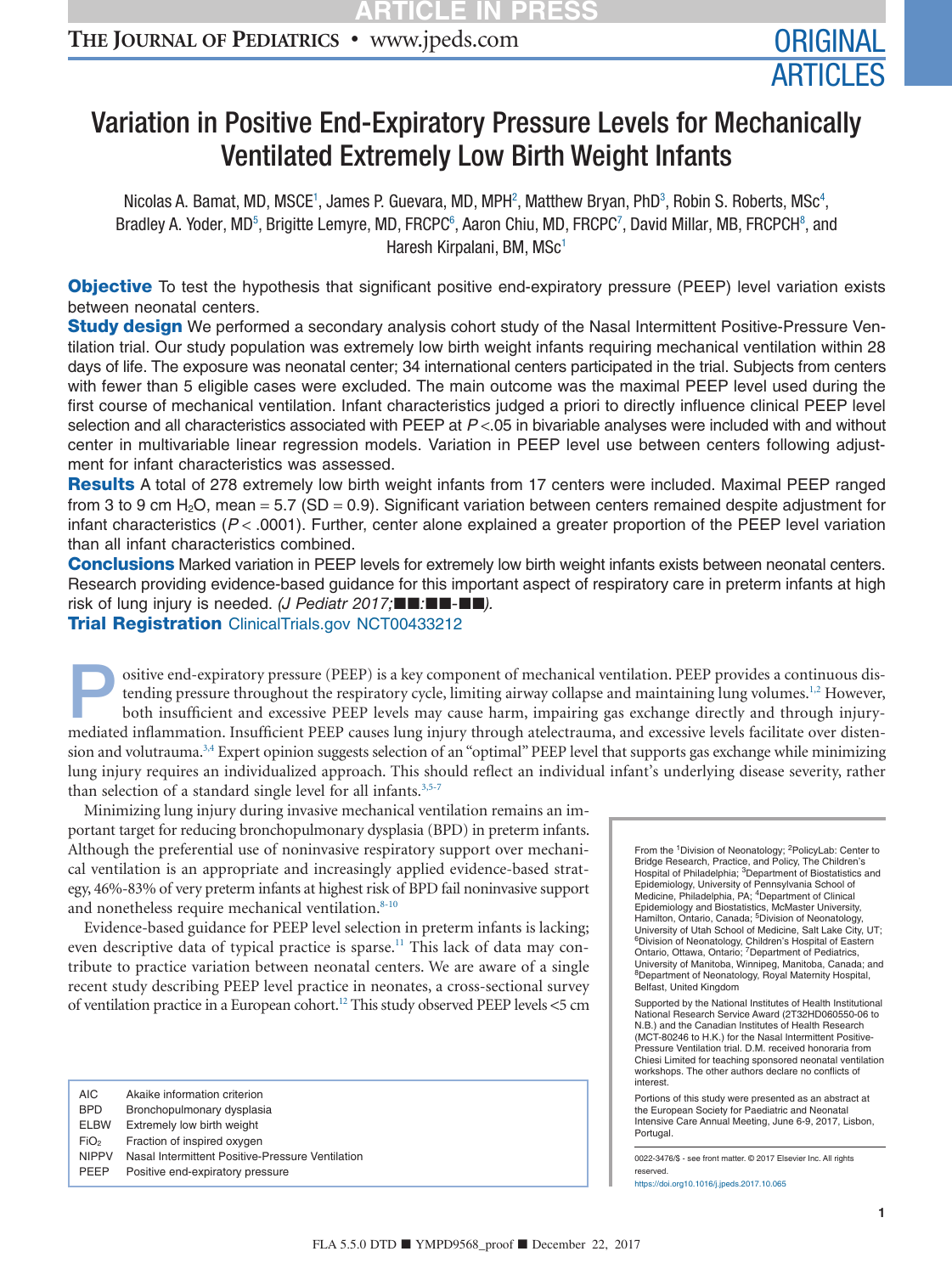$H<sub>2</sub>O$  applied more commonly than values  $\geq$ 5 cm  $H<sub>2</sub>O$ . The objective of the present study was to test the hypothesis that significant PEEP level variation exists between centers participating in an international clinical trial despite adjustment for infant characteristics reflective of differences in disease severity.

# **Methods**

We performed a secondary cohort study using prospectively collected data from the international, multicenter Nasal Intermittent Positive-Pressure Ventilation (NIPPV) trial [\(ClinicalTrials.gov:](http://ClinicalTrials.gov) NCT00433212), conducted between 2007 and 2011.<sup>13</sup> The NIPPV trial enrolled 1009 extremely low birth weight (ELBW) infants (birth weight <1000 g) of gestational age <30 weeks who were eligible for noninvasive support within 28 days of life. Infants were excluded from NIPPV enrollment if they were expected to die, had congenital anomalies, required surgery, or had a neuromuscular disease. Respiratory status variables, including ventilator variables such as PEEP level, were collected longitudinally 3 times daily for the first week after enrollment and daily thereafter. For the current study, we examined PEEP level data from the initial course of invasive mechanical ventilation. To ensure use of accurate, prospectively collected PEEP level and covariate data, we only included subjects requiring intubation and conventional mechanical ventilation for the first time after study enrollment. Cases of endotracheal intubation for administration of surfactant only were excluded by identifying cases in which a single instance of mechanical ventilation variables were available. This secondary study protocol using deidentified data was designated nonhuman subjects research by the institutional review board of the Children's Hospital of Philadelphia.

The primary exposure of interest was the neonatal center enrolling the subject. The NIPPV trial was conducted in 34 international, academic neonatal intensive care centers. With knowledge of the distribution of participating centers, we also defined 5 global regions for a geographic comparison of PEEP level use: Canada, the US, the British Isles, continental Europe, and the Middle East/Asia. We excluded centers and corresponding subjects contributing fewer than 5 eligible cases.

The main outcome was the maximal PEEP level  $(\text{cm H}_2\text{O})$ used during the first postenrollment course of conventional mechanical ventilation within 28 days of age.We excluded PEEP level values beyond 28 days of age to focus on the management of early respiratory failure rather than of evolving or established BPD. PEEP level data from infants initially undergoing mechanical ventilation with high-frequency modalities were included if they were subsequently transitioned to conventional mechanical ventilation within 28 days of life. For these infants, PEEP data reflects the subsequent period of conventional mechanical ventilation; mean airway pressure levels applied during high-frequency modalities were not considered. As secondary outcomes, we also assessed initial, minimal, and mean PEEP levels for each subject. As maximal PEEP levels may reflect outlier values selected during exceptional circumstances during an infant's course, analogous results for mean PEEP levels are also presented for key analyses.

We identified infant characteristics that have a plausible association with respiratory disease severity and could, therefore, influence PEEP level selection as covariates to adjust for differences in case-mix between centers. We classified infant characteristics as either baseline or clinical characteristics. Baseline characteristics were those established at birth, and clinical characteristics described the infant's postnatal course. Baseline characteristics considered for adjustment were maternal race, infant sex, receipt of antenatal corticosteroids, maternal chorioamnionitis, cesarean delivery, gestational age, and birth weight. We selected 4 clinical characteristics directly influencing PEEP level selection for a priori mandatory inclusion in the multivariable model used for adjustment: highest fraction of inspired oxygen  $(FiO<sub>2</sub>)$  prior to or during maximal PEEP level use, need for inotropic support prior to or during maximal PEEP level use, history of air leak syndrome at trial enrollment and history of pulmonary hemorrhage at trial enrollment. Additional clinical characteristics considered for adjustment were 1- and 5-minute Apgar scores, Score for Neonatal Acute Physiology-II $14$  at 12 hours of life, receipt of ibuprofen or indomethacin prophylaxis, highest recorded blood gas carbon dioxide prior to or during maximal PEEP level use (mm Hg), duration of intubation in days prior to maximal PEEP level use, use of high-frequency ventilation, and several medications reflective of respiratory disease severity during the course of mechanical ventilation: surfactant, ibuprofen/indomethacin, caffeine, postnatal corticosteroids, and diuretics.

#### **Statistical Analyses**

Cohort characteristics were summarized with standard descriptive statistics. Preliminary analyses examined all covariates for potential collinearity. We considered continuous variables with a correlation coefficient of greater than 0.9 and categorical variables with a contingency table diagonal cell count less than 10% of the total sample to be sufficiently collinear for removal from subsequent analyses. No variable pairs met these criteria. We then performed bivariable analyses between all covariates and maximal PEEP level. All covariates associated with maximal PEEP at *P* < .05 were included together with the a priori characteristics in a multivariable linear regression model using robust sandwich variance estimates. This was then repeated adding center to the model as an explanatory variable, using center-specific indicator variables to allow mean maximal PEEP to vary by center. A Wald test provided a global test of difference in PEEP level among centers adjusting for infant characteristics. Graphical displays of PEEP level by center or global region adjusting for infant characteristics were produced by plotting estimated marginal means following multivariable analyses. Model fit for PEEP level selection was compared for all infant characteristics without center, only center, and both together as explanatory variables using R-squared values and Akaike information criterion (AIC).<sup>15</sup> AIC is a measure of the relative quality of fit between models that penalizes the addition of explanatory variables; a decrease in AIC following the addition of variables to a model reflects improved fit despite this penalty. We used AIC to verify that any observed increase in R-square following inclusion of center was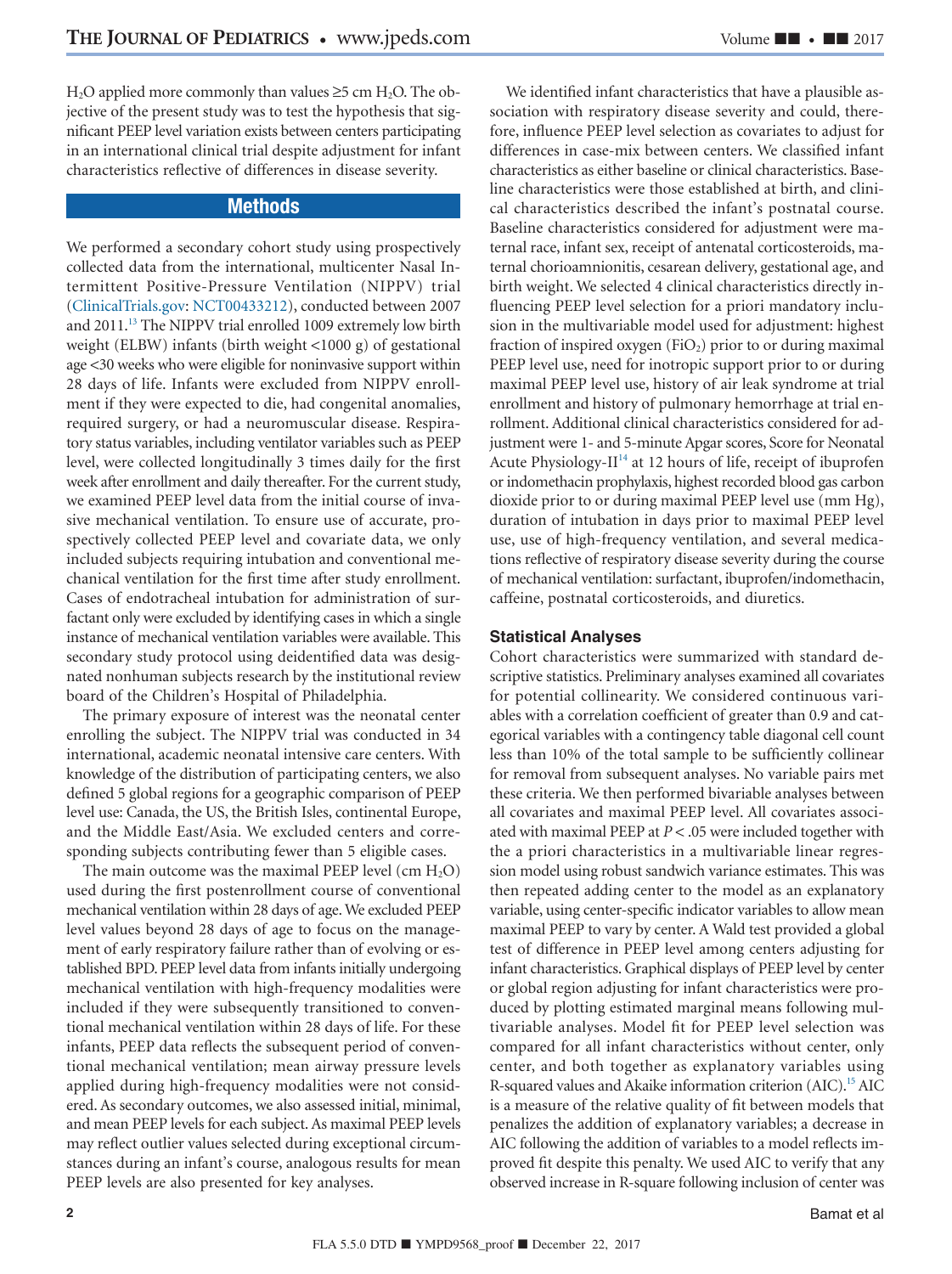not simply a reflection of the additional model parameters. Analogous methods were applied to initial, minimal, and mean PEEP levels in secondary analyses. In an additional planned comparison, we compared maximal and mean PEEP levels between global regions adjusting for infant characteristics. In exploratory analyses, we used Spearman correlation coefficient to compare a center's mean maximal PEEP level and the following outcomes: highest  $FiO<sub>2</sub>$  during the initial mechanical ventilation course, duration of intubation, proportion of infants with death or BPD, and proportion of infants developing an air leak syndrome postenrollment. All analyses were performed with STATA v 14 (StataCorp, College Station, Texas).

# **Results**

A total of 1009 ELBW infants were enrolled in the NIPPV trial across 34 international centers. Parents of 2 infants withdrew consent. Five hundred five infants received mechanical ventilation prior to enrollment. Of the remaining 502, 303 (60.4%) underwent conventional mechanical ventilation within 28 days of life, of which 25 were enrolled at centers providing fewer than 5 eligible subjects. The final study cohort was composed of 278 infants from 17 centers. Study cohort characteristics are displayed in **Table I**. The median gestational age was 26 weeks, with a median birth weight of 812 g. The median duration of invasive mechanical ventilation support was 2 days. No eligible subjects had a documented pulmonary hemorrhage prior to enrollment, excluding this covariate from subsequent analyses.

The primary outcome of maximal PEEP ranged from 3 to 9 cm H<sub>2</sub>O, mean = 5.7 (SD = 0.9). Corresponding values for secondary PEEP level outcomes were initial PEEP:  $2-7$  cm  $H_2O$ , 5.2 (0.7); minimal PEEP: 2-7 cm H2O, 5.0 (0.7), and mean PEEP: 2.5-7.5 cm H2O, 5.3 (0.7). **[Figure 1](#page-3-0)** displays the unadjusted observed maximal PEEP levels used in subjects across centers, with larger circles reflecting a greater frequency of observations at the corresponding PEEP level. Maximal PEEP levels between 5 and 7 cm H2O were most common; 5 of 17 centers (29%) used maximal levels below this range on at least 1 occasion, and 4 of 17 centers (24%) used maximal levels above this range on at least one occasion. Outlying centers tended to cluster as low or high PEEP using centers, with a single center ("N") selecting levels both below and above the 5-7 cm  $H_2O$ range.

In multivariable analysis adjusting for infant characteristics and neonatal center, significant associations between infant characteristics and higher maximal PEEP were only observed for longer duration of intubation, use of high frequency ventilation, and receipt of inotropic support (**[Table II](#page-7-0)**; available at [www.jpeds.com\)](http://www.jpeds.com). Maximal PEEP level variation between centers was significant despite adjustment for infant characteristics (Wald global test of difference among centers, *P* < .0001; **[Figure 2](#page-3-0)**, A). The multivariable model containing all infant characteristics but excluding center had a coefficient of determination  $(R^2)$  of 0.16 with an AIC of 715, reflecting that infant characteristics were weakly associated with PEEP level and poorly explained the observed variation.

#### **Table I. Cohort infant characteristics**

| <b>Variables</b>                                                                 | $(n = 278)$        |
|----------------------------------------------------------------------------------|--------------------|
| <b>Baseline</b>                                                                  |                    |
| Maternal race, no. $(\%)^*$                                                      |                    |
| <b>White</b>                                                                     | 154 (57)           |
| <b>Black</b>                                                                     | 60 (22)            |
| Asian                                                                            | 34 (13)            |
| <b>Other</b>                                                                     | 23(8)              |
| Sex, no. (%)                                                                     |                    |
| Female                                                                           | 132 (47)           |
| Male                                                                             | 146 (53)           |
| Received antenatal corticosteroids, no. (%)                                      | 256 (92)           |
| Maternal chorioamnionitis diagnosed, no. (%)                                     | 48 (17)            |
| Cesarean delivery, no. (%)                                                       | 190 (69)           |
| Gestational age, median [IQR], wk                                                | 26 [25-27]         |
| Birth weight, median [IQR], g                                                    | 812 [712-905]      |
| Clinical                                                                         |                    |
| One-min Apgar score, median [IQR]                                                | $6[4-7]$           |
| Five-min Apgar score, median [IQR]                                               | $8$ [7-9]          |
| SNAP-II score at 12 h of life, mean (SD)                                         | 33.9(9.9)          |
| History of air leak syndrome at enrollment, no. (%)                              | 3(1.1)             |
| History of pulmonary hemorrhage at enrollment, no. (%)                           | 0(0)               |
| Received ibuprofen or indomethacin prophylaxis, no. (%)                          | 43 (15)            |
| Highest recorded FiO <sub>2</sub> , median $[1 \text{QR}]^{\dagger}$             | $0.45$ [0.32-0.63] |
| Highest recorded carbon dioxide, median [IQR], mm Hg <sup>+</sup>                | 64 [50-77]         |
| Any use of high frequency ventilation, no. (%)                                   | 113(41)            |
| Duration of intubation, median [IQR], d <sup>+</sup>                             | $2 [0-7]$          |
| Therapies received during mechanical ventilation course,<br>$no. (%)^{\ddagger}$ |                    |
| Surfactant                                                                       | 60 (22)            |
| Ibuprofen or indomethacin                                                        | 98 (35)            |
| Caffeine                                                                         | 262 (94)           |
| Inotropic <sup>†</sup>                                                           | 37(13)             |
| Postnatal corticosteroids                                                        | 33 (12)            |
| <b>Diuretics</b>                                                                 | 64 (23)            |
|                                                                                  |                    |

SNAP-II, Score for Neonatal Acute Physiology-II.

<span id="page-2-1"></span><span id="page-2-0"></span>\*n = 271; represents greatest degree of missing data for covariates.<br>†Variable restricted to period of mechanical ventilation occurring prior to observing maxima **PFFP** 

<span id="page-2-2"></span>‡Therapies received during initial postenrollment course of mechanical ventilation restricted to first 28 days of life, unless otherwise specified.

**[Figure 3](#page-6-0)** (available at [www.jpeds.com\)](http://www.jpeds.com) displays predicted mean maximal PEEP levels for each center as a function of infant characteristics, showing minimal variation in the expected PEEP at each center. This further emphasizes that the observed variation was not a reflection of differences in infant characteristics between centers. Addition of center to the multivariable model improved explanatory power substantially  $(R^2 0.45; AIC)$ 630). Of note, a model with center alone excluding all infant characteristics explained a greater proportion of the PEEP level variation  $(R^2 = 0.29)$  than the multivariable model without center but including all infant characteristics.

Analogous findings were seen for the secondary outcomes of initial, minimal, and mean PEEP levels. For each, significant PEEP level variation between centers remained despite adjustment for infant characteristics. This is displayed for mean PEEP level in **[Figure 2](#page-3-0)**, B. Also for each, center alone explained a greater proportion of the PEEP level variation than all infant characteristics together. Associations between infant characteristics and secondary PEEP level outcomes as well as a summary table of results analogous to those reported above for maximal PEEP are provided in online-only materials (**[Tables III-VI](#page-8-0)**; available at [www.jpeds.com\)](http://www.jpeds.com).

Variation in Positive End-Expiratory Pressure Levels for Mechanically Ventilated Extremely Low Birth Weight Infants **3**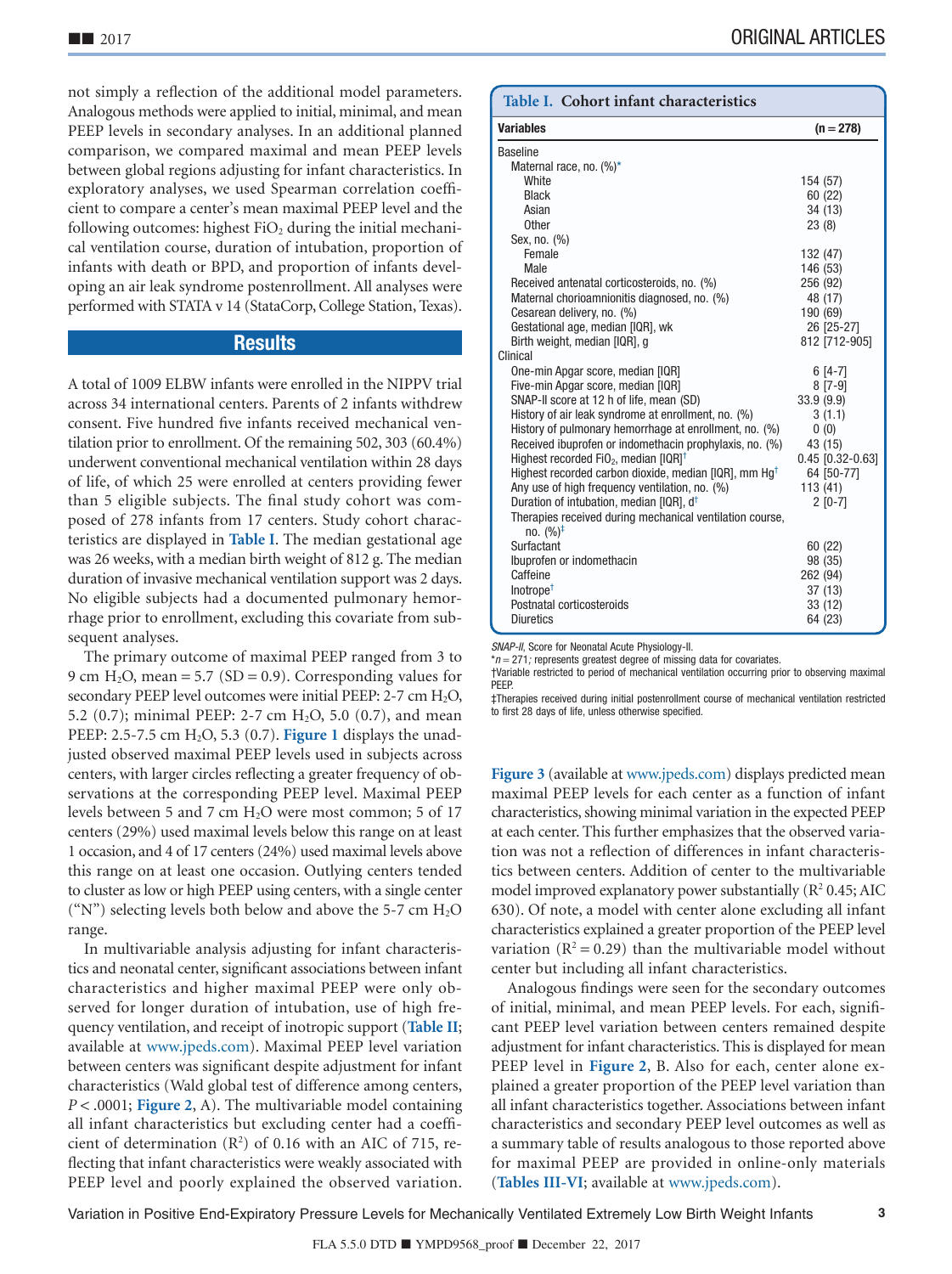<span id="page-3-0"></span>

**Figure 1.** Observed maximal PEEP levels across neonatal centers. Plot depicts unadjusted frequency distribution at each center, ordered from lowest (A) to highest (Q) observed PEEP use. Frequency of subjects at each PEEP level depicted by circle size; larger circles represent a greater number of subjects.

The study cohort had the following global distribution of subjects: US 128 (46%), British Isles 62 (22%), Canada 44 (16%), Middle East 24 (8.6%), and Continental Europe 20 (7.2%). In multivariable analysis evaluating global region as an independent variable and adjusting for infant characteristics, there was significant maximal PEEP level variation among regions (Wald global test of difference among regions, *P* < .0001, **[Figure 4](#page-4-0)**, A). Canadian centers used higher maximal PEEP



**Figure 2.** Adjusted PEEP levels across neonatal centers after accounting for differences in infant characteristics. Plots depict estimated marginal means and 95% CIs for each center, ordered from lowest (A) to highest (Q) unadjusted maximal PEEP use. Estimated marginal means obtained through adjustment for all infant characteristics included in multivariable analysis. Results are displayed for **A,** maximal and **B,** mean PEEP levels.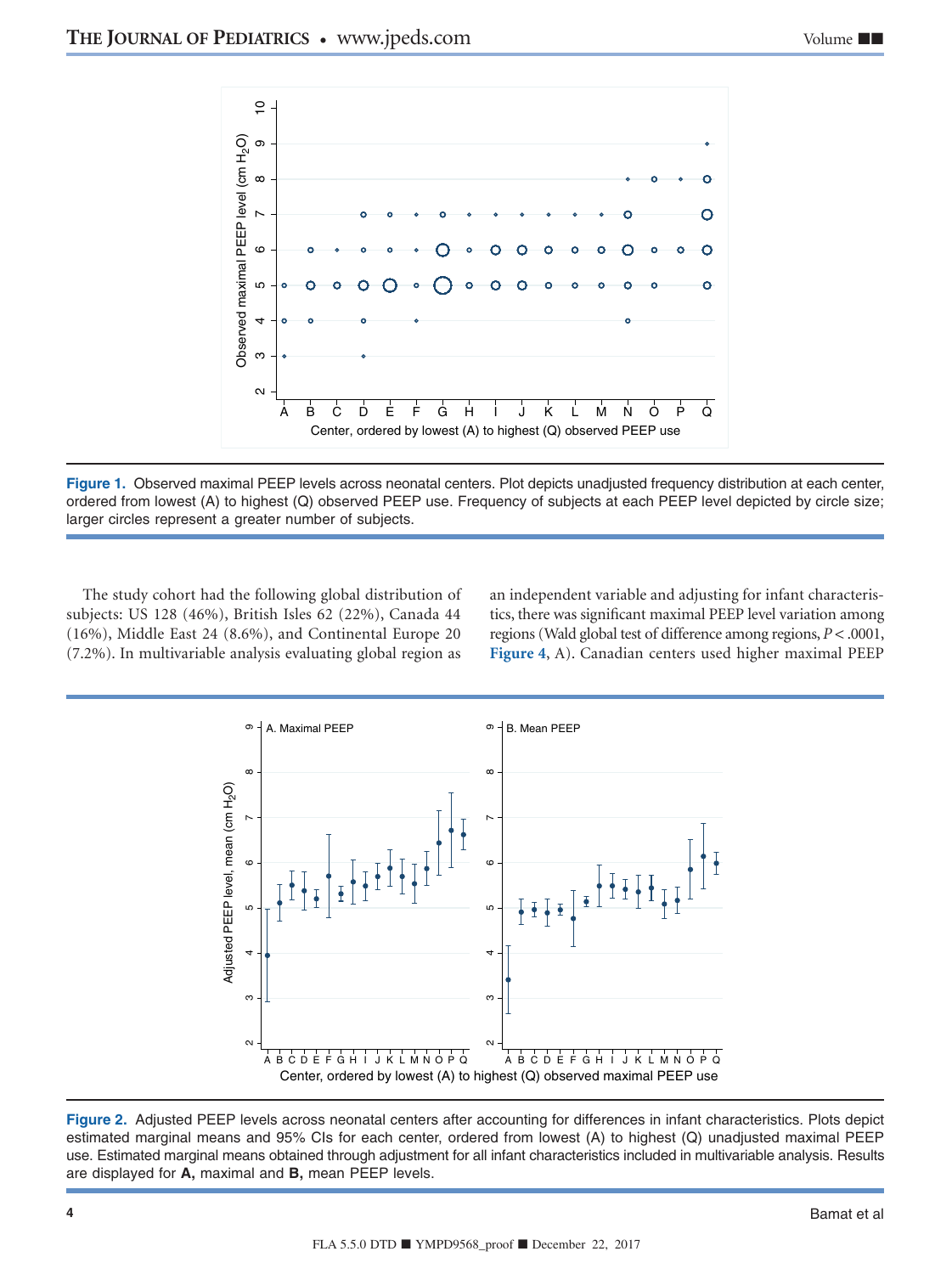<span id="page-4-0"></span>

**Figure 4.** Adjusted PEEP levels across global region after accounting for differences in infant characteristics. Plots depict estimated marginal means and 95% CIs for each global region. Estimated marginal means obtained through adjustment for all infant characteristics in multivariable analysis. Results are displayed for **A,** maximal and **B,** mean PEEP levels.

(adjusted mean = 6.2 cm H<sub>2</sub>O, 95% CI = 6.0, 6.5) than all other regions (British Isles 5.8 cm H2O [5.5, 6.1], United States 5.5 [5.3, 5.6], Middle East 5.3 [5.1, 5.5], continental Europe 5.2 [4.8, 5.6]), and centers in the British Isles used higher maximal PEEP levels than centers in the Middle East and continental Europe. Using an analogous approach, there was also significant mean PEEP level variation among regions (Wald global test of difference among regions, *P* < .0001, **Figure 4**, B). Canadian centers also used higher mean PEEP (adjusted mean = 5.7 cm  $H_2O$ , 95% CI = 5.6, 5.9) than all other regions (British Isles 5.2 cm H2O [5.0, 5.5], US 5.2 [5.1, 5.3], Middle East 5.0 [4.9, 5.1], continental Europe 4.7 [4.4, 5.1]) and centers in the British Isles used higher maximal PEEP levels than centers in continental Europe and centers in the US used higher levels than centers in the Middle East and continental Europe.

We estimated the correlation between each center's mean maximal PEEP level and respiratory outcomes of interest. A moderate positive correlation was observed between higher PEEP use and both longer duration of intubation (rho =  $0.4$ ) and greater death or BPD (rho  $= 0.44$ ), a weak positive correlation between higher center PEEP use and higher delivered FiO<sub>2</sub> (rho = 0.29) and essentially no correlation between higher center PEEP and more air leak syndromes (rho = 0.01). All estimated correlations were not statistically significant in this sample of 17 centers.

## **Discussion**

This study examined whether significant PEEP level variation exists between centers after adjusting for differences in infant characteristics. We found significant between-center variation, such that center alone explained more of the PEEP level variation than all relevant infant characteristics combined. This explanatory power was not simply because of the additional model parameters included, as we observed a sizeable decrease in AIC. These results were found for the main outcome of maximal PEEP level and were consistent for the secondary outcomes of initial, minimal, and mean PEEP level. In contrast to expert opinion that PEEP should be individualized to match an infant's disease severity,<sup>3,5-7</sup> our results suggest that PEEP level selection is currently driven more so by neonatal center than an infant's physiologic needs. Although the observed maximal PEEP level range of 3-9 cm  $H_2O$  may not seem excessive in absolute terms, it represents a 3-fold relative difference between the low and high ends of the range. The possibility of meaningful changes in lung function and injury resulting from PEEP levels differences within this range is plausible.<sup>16,17</sup> We observed significant global regional differences, with Canadian centers on average using the highest PEEP levels and continental European centers using the lowest levels. Our finding of lowest PEEP level use in continental Europe is consistent with a 2007-2008 cross-sectional survey from this region that reports a mean random PEEP level of 4.5 cm  $H_2O$ . These PEEP levels are lower than any of the regional values observed in this broader international cohort.<sup>12</sup>

We note some limitations in our study. First, there may exist residual confounding. We considered 22 separate infant characteristics, including granular data directly reflective of gas exchange, as covariates in explaining PEEP level selection. However, there may exist infant characteristics associated with PEEP level selection that were not included in our analysis. For example, our data did not capture the degree of expansion observed on chest radiography or an infant's work of breathing;

Variation in Positive End-Expiratory Pressure Levels for Mechanically Ventilated Extremely Low Birth Weight Infants **5**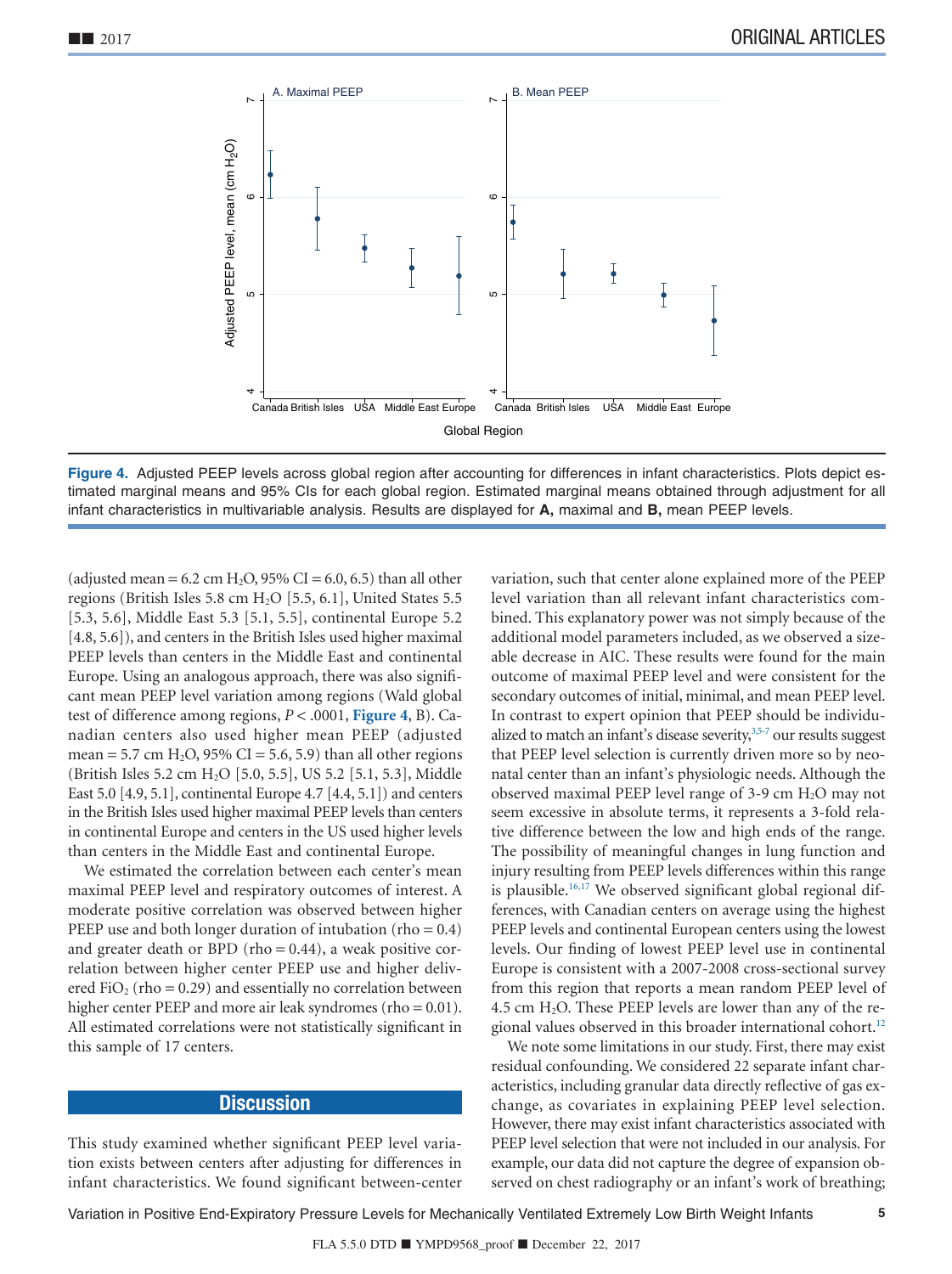both may influence clinical PEEP level selection.<sup>18</sup> Second, our findings may not generalize to all ELBW infants requiring mechanical ventilation. We restricted inclusion to infants failing noninvasive support and requiring initial mechanical ventilation after study enrollment to ensure use of accurate, prospectively collected PEEP level and covariate data.We, therefore, excluded infants requiring early mechanical ventilation support, such as those intubated as part of neonatal resuscitation. Further, all infants were born at tertiary care academic neonatal centers. Inferences about global regional differences are made from a restricted sample of centers from each region. Of note, several regions contained both low and high PEEPusing centers.

We assessed only crude correlations between center mean maximal PEEP levels and selected clinically relevant respiratory outcomes of interest because we felt the risk of confounding bias in the association between PEEP level selection and these outcomes was high, particularly in light of the observed global regional differences. Broad differences in population demographics and co-interventions across regions not amenable to adjustment with our data set likely influence these respiratory outcomes. Although positive correlations between higher PEEP and higher  $FiO<sub>2</sub>$  requirements, duration of intubation and rates of death or BPD compel further study, we are not able to address this question currently.

Data guiding evidence-based PEEP level selection in preterm infants is lacking. The most recent Cochrane systematic review includes 12 subjects from a single study reporting short-term physiologic outcomes and concludes insufficient evidence for practice recommendation.<sup>11</sup> In contrast, a systematic review of PEEP level selection in adults with acute respiratory distress syndrome includes 7 randomized controlled trials enrolling 2565 patients.<sup>19</sup> This highlights both the relevance of appropriate PEEP level selection in preventing lung injury and the relative paucity of data in preterm infants.

Even descriptive data for PEEP level selection in preterm infants is sparse. We are only aware of the previously mentioned European cross-sectional survey of neonatal ventilation practice reported by Van Kaam et al in 2010.<sup>12</sup> In contrast to our study, this report includes neonates of all birth weights and gestational ages rather than focusing on preterm infants at highest risk of ventilator-induced lung injury and BPD.

In summary, we report significant between-center variation in the selection of PEEP levels for ELBW infants despite adjustment for infant characteristics. We speculate this reflects a lack of data on PEEP level practice in the neonatal literature. Research providing evidence-based guidance for this important aspect of respiratory care in vulnerable preterm infants is needed. ■

*Lorrie Constantini, BA (McMaster University) provided valuable administrative support in acquiring and transferring the data.*

Submitted for publication Jul 10, 2017; last revision received Sep 15, 2017; accepted Oct 26, 2017

Reprint requests: Nicolas A. Bamat, MD, MSCE, Division of Neonatology, The Children's Hospital of Philadelphia, 3401 Civic Center Blvd, 2NW-53, Philadelphia, PA 19104. E-mail: [bamatn@email.chop.edu](mailto:bamatn@email.chop.edu)

# **References**

- <span id="page-5-0"></span>1. [Gregory GA, Kitterman JA, Phibbs RH, Tooley WH, Hamilton WK. Treat](http://refhub.elsevier.com/S0022-3476(17)31485-3/sr0010)[ment of the idiopathic respiratory-distress syndrome with continuous posi](http://refhub.elsevier.com/S0022-3476(17)31485-3/sr0010)[tive airway pressure. N Engl J Med 1971;284:1333-40.](http://refhub.elsevier.com/S0022-3476(17)31485-3/sr0010)
- 2. [Richardson CP, Jung AL. Effects of continuous positive airway pressure](http://refhub.elsevier.com/S0022-3476(17)31485-3/sr0015) [on pulmonary function and blood gases of infants with respiratory dis](http://refhub.elsevier.com/S0022-3476(17)31485-3/sr0015)[tress syndrome. Pediatr Res 1978;12:771-4.](http://refhub.elsevier.com/S0022-3476(17)31485-3/sr0015)
- <span id="page-5-1"></span>3. [Jobe AH. Lung recruitment for ventilation: does it work, and is it safe? J](http://refhub.elsevier.com/S0022-3476(17)31485-3/sr0020) [Pediatr 2009;154:635-6.](http://refhub.elsevier.com/S0022-3476(17)31485-3/sr0020)
- 4. [Slutsky AS, Ranieri VM. Ventilator-induced lung injury. N Engl J Med](http://refhub.elsevier.com/S0022-3476(17)31485-3/sr0025) [2013;369:2126-36.](http://refhub.elsevier.com/S0022-3476(17)31485-3/sr0025)
- 5. [Greenough A, Donn SM. Matching ventilatory support strategies to re](http://refhub.elsevier.com/S0022-3476(17)31485-3/sr0030)[spiratory pathophysiology. Clin Perinatol 2007;34:35-53.](http://refhub.elsevier.com/S0022-3476(17)31485-3/sr0030)
- 6. [Monkman S, Kirpalani H. PEEP–a "cheap" and effective lung protec](http://refhub.elsevier.com/S0022-3476(17)31485-3/sr0035)[tion. Paediatr Respir Rev 2003;4:15-20.](http://refhub.elsevier.com/S0022-3476(17)31485-3/sr0035)
- 7. [Sweet DG, Carnielli V, Greisen G, Hallman M, Ozek E, Plavka R, et al.](http://refhub.elsevier.com/S0022-3476(17)31485-3/sr0040) [European consensus guidelines on the management of respiratory dis](http://refhub.elsevier.com/S0022-3476(17)31485-3/sr0040)[tress syndrome-2016 update. Neonatology 2017;111:107-25.](http://refhub.elsevier.com/S0022-3476(17)31485-3/sr0040)
- <span id="page-5-2"></span>8. [Schmolzer GM, Kumar M, Pichler G, Aziz K, O'Reilly M, Cheung PY. Non](http://refhub.elsevier.com/S0022-3476(17)31485-3/sr0045)[invasive versus invasive respiratory support in preterm infants at birth:](http://refhub.elsevier.com/S0022-3476(17)31485-3/sr0045) [systematic review and meta-analysis. BMJ 2013;347:f5980.](http://refhub.elsevier.com/S0022-3476(17)31485-3/sr0045)
- 9. [Finer NN, Carlo WA, Walsh MC, Rich W, Gantz MG, Laptook AR, et al.](http://refhub.elsevier.com/S0022-3476(17)31485-3/sr0050) [Early CPAP versus surfactant in extremely preterm infants. N Engl J Med](http://refhub.elsevier.com/S0022-3476(17)31485-3/sr0050) [2010;362:1970-9.](http://refhub.elsevier.com/S0022-3476(17)31485-3/sr0050)
- 10. [Morley CJ, Davis PG, Doyle LW, Brion LP, Hascoet JM, Carlin JB. Nasal](http://refhub.elsevier.com/S0022-3476(17)31485-3/sr0055) [CPAP or intubation at birth for very preterm infants. N Engl J Med](http://refhub.elsevier.com/S0022-3476(17)31485-3/sr0055) [2008;358:700-8.](http://refhub.elsevier.com/S0022-3476(17)31485-3/sr0055)
- <span id="page-5-3"></span>11. [Bamat N, Millar D, Suh S, Kirpalani H. Positive end expiratory pressure](http://refhub.elsevier.com/S0022-3476(17)31485-3/sr0060) [for preterm infants requiring conventional mechanical ventilation for re](http://refhub.elsevier.com/S0022-3476(17)31485-3/sr0060)[spiratory distress syndrome or bronchopulmonary dysplasia. Cochrane](http://refhub.elsevier.com/S0022-3476(17)31485-3/sr0060) [Database Syst Rev 2012;\(1\):CD004500.](http://refhub.elsevier.com/S0022-3476(17)31485-3/sr0060)
- <span id="page-5-4"></span>12. [van Kaam AH, Rimensberger PC, Borensztajn D, De Jaegere AP. Venti](http://refhub.elsevier.com/S0022-3476(17)31485-3/sr0065)[lation practices in the neonatal intensive care unit: a cross-sectional study.](http://refhub.elsevier.com/S0022-3476(17)31485-3/sr0065) [J Pediatr 2010;157:767-71.](http://refhub.elsevier.com/S0022-3476(17)31485-3/sr0065)
- <span id="page-5-5"></span>13. [Kirpalani H, Millar D, Lemyre B, Yoder BA, Chiu A, Roberts RS. A trial](http://refhub.elsevier.com/S0022-3476(17)31485-3/sr0070) [comparing noninvasive ventilation strategies in preterm infants. N Engl](http://refhub.elsevier.com/S0022-3476(17)31485-3/sr0070) [J Med 2013;369:611-20.](http://refhub.elsevier.com/S0022-3476(17)31485-3/sr0070)
- <span id="page-5-6"></span>14. [Richardson DK, Corcoran JD, Escobar GJ, Lee SK. SNAP-II and SNAPPE-](http://refhub.elsevier.com/S0022-3476(17)31485-3/sr0075)[II: simplified newborn illness severity and mortality risk scores. J Pediatr](http://refhub.elsevier.com/S0022-3476(17)31485-3/sr0075) [2001;138:92-100.](http://refhub.elsevier.com/S0022-3476(17)31485-3/sr0075)
- <span id="page-5-7"></span>15. [Akaike H. New look at statistical-model identification. IEEE Trans Automat](http://refhub.elsevier.com/S0022-3476(17)31485-3/sr0080) [Contr 1974;19:716-23.](http://refhub.elsevier.com/S0022-3476(17)31485-3/sr0080)
- <span id="page-5-8"></span>16. [Michna J, Jobe AH, Ikegami M. Positive end-expiratory pressure pre](http://refhub.elsevier.com/S0022-3476(17)31485-3/sr0085)[serves surfactant function in preterm lambs. Am J Respir Crit Care Med](http://refhub.elsevier.com/S0022-3476(17)31485-3/sr0085) [1999;160:634-9.](http://refhub.elsevier.com/S0022-3476(17)31485-3/sr0085)
- 17. [Naik AS, Kallapur SG, Bachurski CJ, Jobe AH, Michna J, Kramer BW, et al.](http://refhub.elsevier.com/S0022-3476(17)31485-3/sr0090) [Effects of ventilation with different positive end-expiratory pressures on](http://refhub.elsevier.com/S0022-3476(17)31485-3/sr0090) [cytokine expression in the preterm lamb lung. Am J Respir Crit Care Med](http://refhub.elsevier.com/S0022-3476(17)31485-3/sr0090) [2001;164:494-8.](http://refhub.elsevier.com/S0022-3476(17)31485-3/sr0090)
- <span id="page-5-9"></span>18. [Clark RH, Gerstmann DR, Jobe AH, Moffitt ST, Slutsky AS, Yoder BA.](http://refhub.elsevier.com/S0022-3476(17)31485-3/sr0095) [Lung injury in neonates: causes, strategies for prevention, and long](http://refhub.elsevier.com/S0022-3476(17)31485-3/sr0095)[term consequences. J Pediatr 2001;139:478-86.](http://refhub.elsevier.com/S0022-3476(17)31485-3/sr0095)
- <span id="page-5-10"></span>19. [Santa Cruz R, Rojas JI, Nervi R, Heredia R, Ciapponi A. High versus low](http://refhub.elsevier.com/S0022-3476(17)31485-3/sr0100) [positive end-expiratory pressure \(PEEP\) levels for mechanically venti](http://refhub.elsevier.com/S0022-3476(17)31485-3/sr0100)[lated adult patients with acute lung injury and acute respiratory distress](http://refhub.elsevier.com/S0022-3476(17)31485-3/sr0100) [syndrome. Cochrane Database Syst Rev 2013;6:CD009098.](http://refhub.elsevier.com/S0022-3476(17)31485-3/sr0100)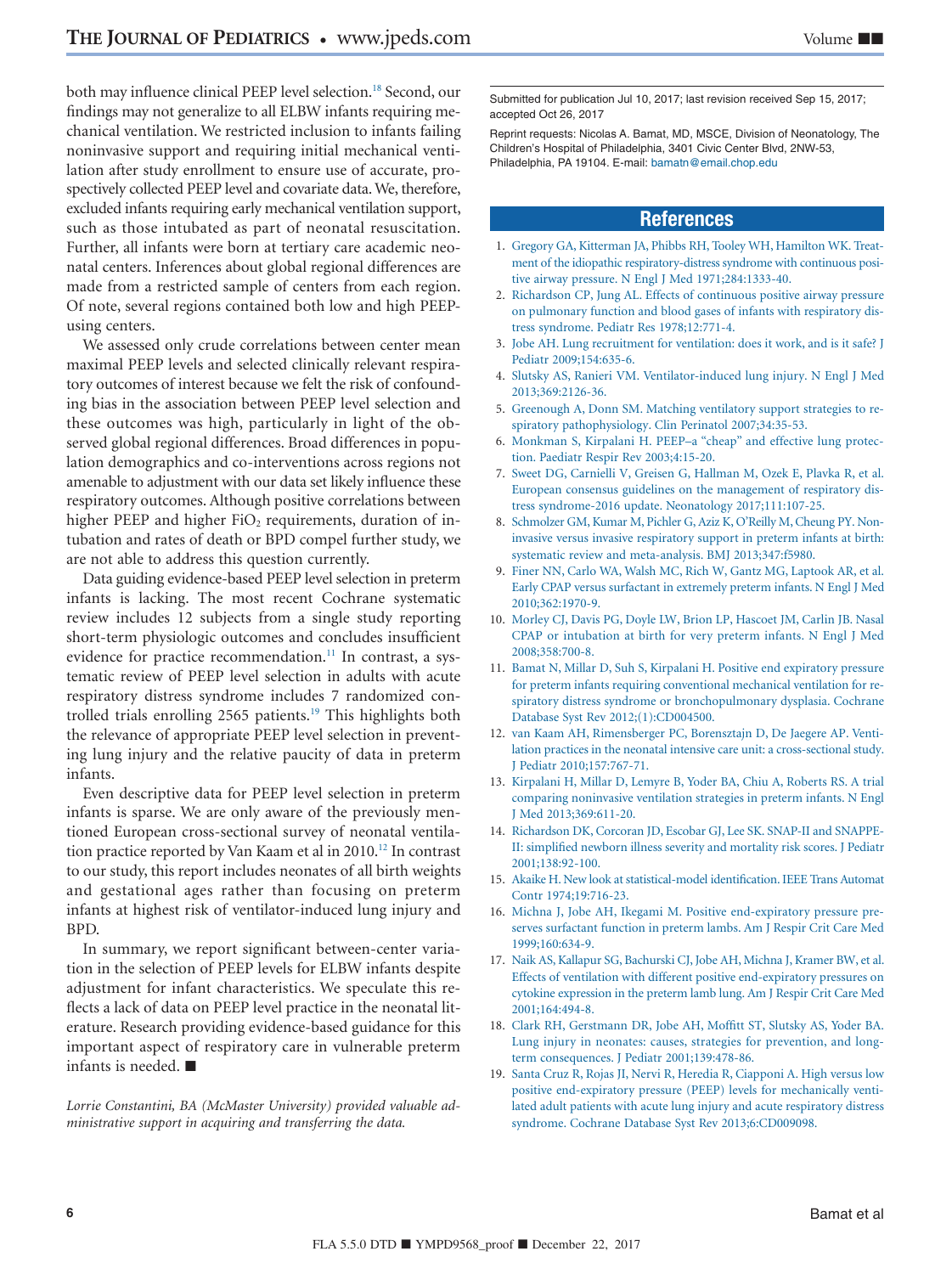<span id="page-6-0"></span>

**Figure 3.** Predicted maximal PEEP levels across neonatal centers as a function of infant characteristics. Plot depicts mean and 95% CIs for each center, ordered from lowest (A) to highest (Q) unadjusted PEEP use. Predicted values for each subject determined by all infant characteristics included in multivariable analysis. This emphasizes that observed variation in PEEP level use across centers is not a reflection of differences in infant characteristics between centers.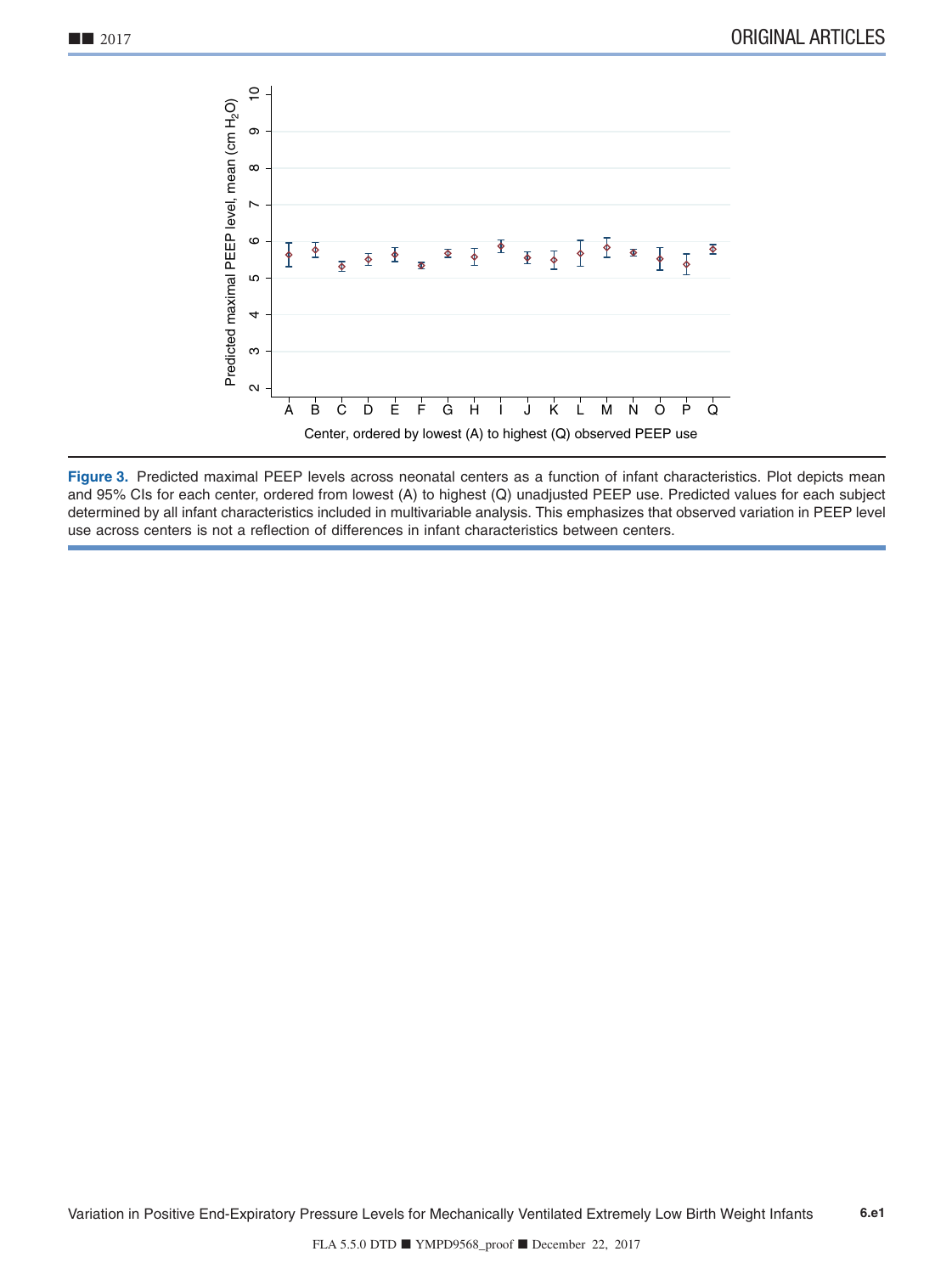<span id="page-7-0"></span>

| Table II. Infant characteristics: associations with maximal PEEP level used              |                                                                             |                                                                             |  |  |
|------------------------------------------------------------------------------------------|-----------------------------------------------------------------------------|-----------------------------------------------------------------------------|--|--|
|                                                                                          | Unadjusted bivariable associations*                                         | Adjusted multivariable associations,<br>including center <sup>+</sup>       |  |  |
| <b>Variables</b>                                                                         | Estimated mean difference (95% CI)<br>in maximal PEEP (cm H <sub>2</sub> 0) | Estimated mean difference (95% CI)<br>in maximal PEEP (cm H <sub>2</sub> 0) |  |  |
| Baseline characteristics                                                                 |                                                                             |                                                                             |  |  |
| Maternal race                                                                            |                                                                             |                                                                             |  |  |
| White (reference)                                                                        |                                                                             |                                                                             |  |  |
| <b>Black</b>                                                                             | $0.04 (-0.22, 0.30)$                                                        |                                                                             |  |  |
| Asian                                                                                    | $-0.21$ $(-0.58, 0.15)$                                                     |                                                                             |  |  |
| Other                                                                                    | $0.26$ (-0.12, 0.63)                                                        |                                                                             |  |  |
| Sex                                                                                      |                                                                             |                                                                             |  |  |
| Female (reference)                                                                       |                                                                             |                                                                             |  |  |
| Male                                                                                     | $0.16$ (-0.06, 0.38)                                                        |                                                                             |  |  |
| Received antenatal corticosteroids                                                       | $0.22$ (-0.17, 0.61)                                                        |                                                                             |  |  |
| Maternal chorioamnionitis diagnosed                                                      | $-0.14$ $(-0.46, 0.18)$                                                     |                                                                             |  |  |
| Cesarean delivery                                                                        | $-0.07$ $(-0.31, 0.16)$                                                     |                                                                             |  |  |
| Gestational age, per each wk                                                             | $-0.03$ $(-0.10, 0.05)$                                                     |                                                                             |  |  |
| Birth weight, per each 100 g                                                             | $-0.05$ $(-0.13, 0.03)$                                                     |                                                                             |  |  |
| Clinical characteristics                                                                 |                                                                             |                                                                             |  |  |
| One-min Apgar score, per each point                                                      | $-0.05$ ( $-0.10, -0.01$ )                                                  | $-0.02$ ( $-0.06$ , 0.03)                                                   |  |  |
| Five-min Apgar score, per each point                                                     | $-0.02$ ( $-0.07$ , 0.04)                                                   |                                                                             |  |  |
| SNAP-II score at 12 h of life, per each 10 points                                        | $-0.09$ $(-0.20, 0.03)$                                                     |                                                                             |  |  |
| History of air leak syndrome at enrollment <sup>‡</sup>                                  | $0.01$ $(-1.93, 1.95)$                                                      | $-0.01$ $(-1.71, 1.73)$                                                     |  |  |
| Received ibuprofen or indomethacin prophylaxis                                           | 0.38(0.04, 0.72)                                                            | $0.00 (-0.37, 0.37)$                                                        |  |  |
| Highest recorded FiO <sub>2</sub> , per each $10\%$ <sup><math>\frac{4}{5}</math>§</sup> | $0.10$ (0.05, 0.15)                                                         | $0.03$ (-0.01, 0.07)                                                        |  |  |
| Highest recorded carbon dioxide, per each 10 mm Hq <sup>§</sup>                          | $0.09$ (0.04, 0.15)                                                         | $-0.03$ $(-0.09, 0.03)$                                                     |  |  |
| Any use of high frequency ventilation                                                    | 0.35(0.13, 0.57)                                                            | 0.25(0.05, 0.45)                                                            |  |  |
| Duration of intubation, per 10 d                                                         | $0.34$ (0.18, 0.50)                                                         | 0.20(0.02, 0.38)                                                            |  |  |
| If therapy received during mechanical ventilation course:                                |                                                                             |                                                                             |  |  |
| Surfactant                                                                               | $0.10$ (-0.17, 0.37)                                                        |                                                                             |  |  |
| Ibuprofen or indomethacin                                                                | 0.37(0.14, 0.60)                                                            | $0.22$ (-0.02, 0.47)                                                        |  |  |
| Caffeine                                                                                 | $-0.36$ $(-0.77, 0.04)$                                                     |                                                                             |  |  |
| Inotrope <sup><math>#§</math></sup>                                                      | $0.64$ $(0.29, 0.99)$                                                       | 0.54(0.21, 0.86)                                                            |  |  |
| Postnatal corticosteroids                                                                | $0.46$ (0.08, 0.83)                                                         | $-0.18$ $(-0.52, 0.17)$                                                     |  |  |
| <b>Diuretics</b>                                                                         | $0.52$ (0.24, 0.81)                                                         | $0.21$ $(-0.08, 0.49)$                                                      |  |  |

<span id="page-7-1"></span>\*Bivariable associations with maximal PEEP level performed for all baseline and clinical characteristics.

<span id="page-7-3"></span><span id="page-7-2"></span>†Multivariable analysis included all variables identified a priori as clinically influencing PEEP level selection and all additional variables associated at the 0.05 level with PEEP in bivariable analysis. ‡Included in multivariable model through a priori identification as clinically influencing PEEP level use.

<span id="page-7-4"></span>§Variable temporally restricted to period of mechanical ventilation occurring prior to or during maximal PEEP.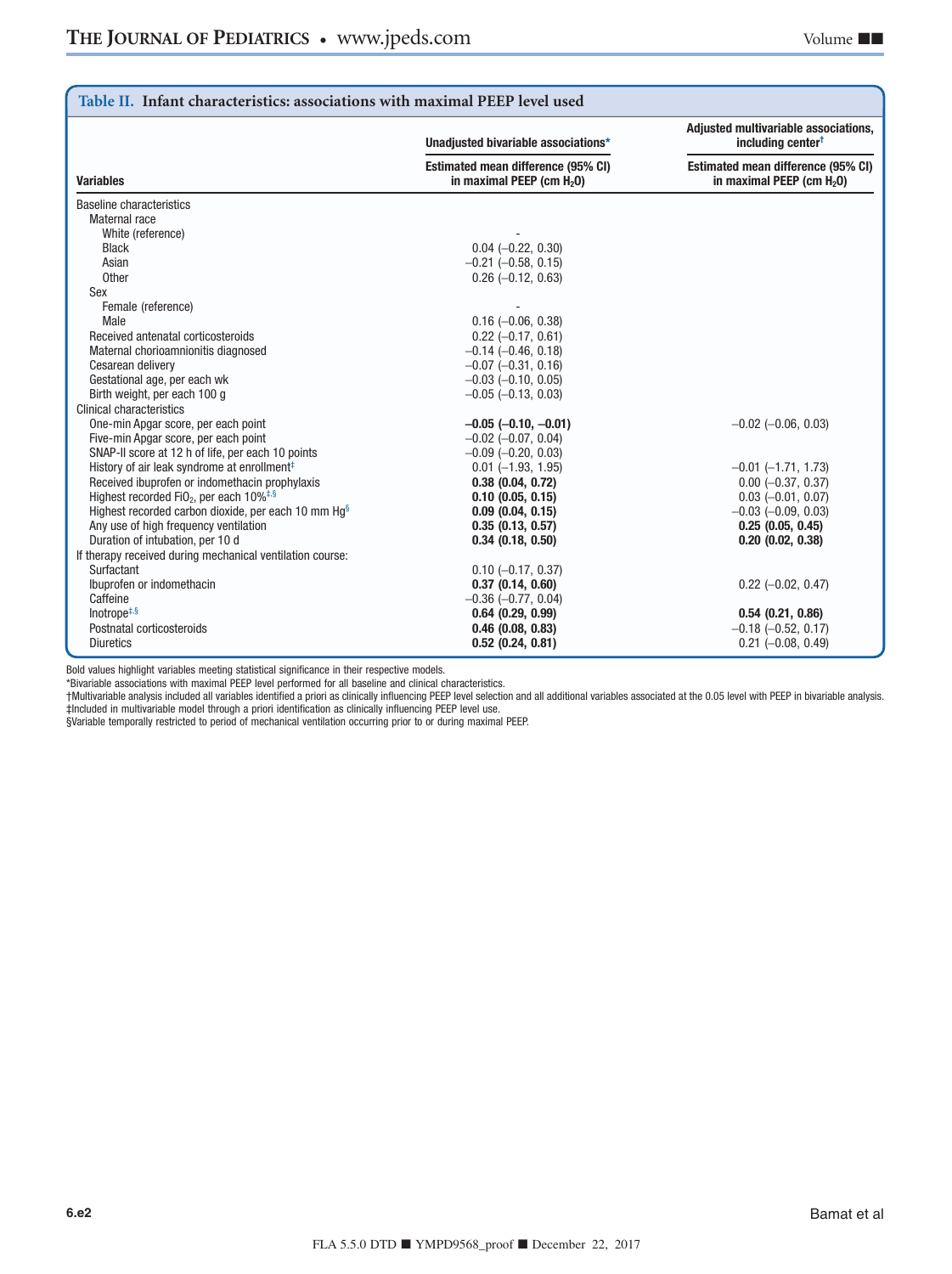<span id="page-8-0"></span>

| Table III. Infant characteristics: associations with minimal PEEP level used             |                                                                             |                                                                             |  |  |
|------------------------------------------------------------------------------------------|-----------------------------------------------------------------------------|-----------------------------------------------------------------------------|--|--|
|                                                                                          | Unadjusted bivariable associations*                                         | Adjusted multivariable associations,<br>including center <sup>t</sup>       |  |  |
| <b>Variables</b>                                                                         | Estimated mean difference (95% CI)<br>in minimal PEEP (cm H <sub>2</sub> 0) | Estimated mean difference (95% CI)<br>in minimal PEEP (cm H <sub>2</sub> 0) |  |  |
| <b>Baseline characteristics</b>                                                          |                                                                             |                                                                             |  |  |
| Maternal race                                                                            |                                                                             |                                                                             |  |  |
| White (reference)                                                                        |                                                                             |                                                                             |  |  |
| <b>Black</b>                                                                             | $0.03$ $(-0.18, 0.23)$                                                      |                                                                             |  |  |
| Asian                                                                                    | $-0.04$ $(-0.24, 0.16)$                                                     |                                                                             |  |  |
| Other                                                                                    | $0.09$ (-0.17, 0.35)                                                        |                                                                             |  |  |
| Sex                                                                                      |                                                                             |                                                                             |  |  |
| Female (reference)                                                                       |                                                                             |                                                                             |  |  |
| Male                                                                                     | $0.21$ $(0.04, 0.38)$                                                       | 0.17(0.02, 0.36)                                                            |  |  |
| Received antenatal corticosteroids                                                       | $-0.18$ $(-0.49, 0.12)$                                                     |                                                                             |  |  |
| Maternal chorioamnionitis diagnosed                                                      | $-0.24$ $(-0.50, 0.02)$                                                     |                                                                             |  |  |
| Cesarean delivery                                                                        | $-0.01$ $(-0.20, 0.18)$                                                     |                                                                             |  |  |
| Gestational age, per each wk                                                             | $0.02$ (-0.03, 0.08)                                                        |                                                                             |  |  |
| Birth weight, per each 100 g                                                             | $0.01$ (-0.05, 0.08)                                                        |                                                                             |  |  |
| Clinical characteristics                                                                 |                                                                             |                                                                             |  |  |
| One-min Apgar score, per each point                                                      | $-0.01$ $(-0.04, 0.03)$                                                     |                                                                             |  |  |
| Five-min Apgar score, per each point                                                     | $0.04 (-0.01, 0.08)$                                                        |                                                                             |  |  |
| SNAP-II score at 12 h of life, per each 10 points                                        | $-0.00$ $(-0.01, 0.00)$                                                     |                                                                             |  |  |
| History of air leak syndrome at enrollment <sup>‡</sup>                                  | $-0.30$ $(-0.85, 0.24)$                                                     | $0.17$ (-0.55, 0.90)                                                        |  |  |
| Received ibuprofen or indomethacin prophylaxis                                           | $0.20$ (-0.03, 0.43)                                                        |                                                                             |  |  |
| Highest recorded FiO <sub>2</sub> , per each $10\%$ <sup><math>\frac{4}{5}</math>§</sup> | $0.02$ (-0.01, 0.06)                                                        | $0.02$ (-0.02, 0.06)                                                        |  |  |
| Highest recorded carbon dioxide, per each 10 mm $Hq§$                                    | $0.02$ (-0.02, 0.06)                                                        |                                                                             |  |  |
| Any use of high frequency ventilation                                                    | $-0.01$ $(-0.18, 0.17)$                                                     |                                                                             |  |  |
| Duration of intubation, per each 10 d                                                    | $-0.03$ $(-0.15, 0.09)$                                                     |                                                                             |  |  |
| If therapy received during mechanical ventilation course:                                |                                                                             |                                                                             |  |  |
| Surfactant                                                                               | $-0.09$ $(-0.27, 0.10)$                                                     |                                                                             |  |  |
| Ibuprofen or indomethacin                                                                | $-0.08$ $(-0.24, 0.09)$                                                     |                                                                             |  |  |
| Caffeine<br>Inotrope <sup><math>\ddagger</math>,§</sup>                                  | $-0.30$ ( $-0.59$ , $-0.01$ )                                               | $-0.11$ $(-0.43, 0.21)$                                                     |  |  |
|                                                                                          | $-0.14$ $(-0.36, 0.09)$                                                     | $0.06$ (-0.19, 0.31)                                                        |  |  |
| Postnatal corticosteroids<br><b>Diuretics</b>                                            | $-0.34$ ( $-0.59$ , $-0.09$ )                                               | $-0.42$ ( $-0.68$ , $-0.16$ )                                               |  |  |
|                                                                                          | $0.16$ (-0.05, 0.37)                                                        |                                                                             |  |  |

<span id="page-8-1"></span>\*Bivariable associations with minimal PEEP level performed for all baseline and clinical characteristics.

<span id="page-8-3"></span><span id="page-8-2"></span>†Multivariable analysis included all variables identified a priori as clinically influencing PEEP level selection and all additional variables associated at the 0.05 level with PEEP in bivariable analysis. ‡Included in multivariable model through a priori identification as clinically influencing PEEP level use.

<span id="page-8-4"></span>§Variable temporally restricted to period of mechanical ventilation occurring prior to or during minimal PEEP.

Variation in Positive End-Expiratory Pressure Levels for Mechanically Ventilated Extremely Low Birth Weight Infants **6.e3**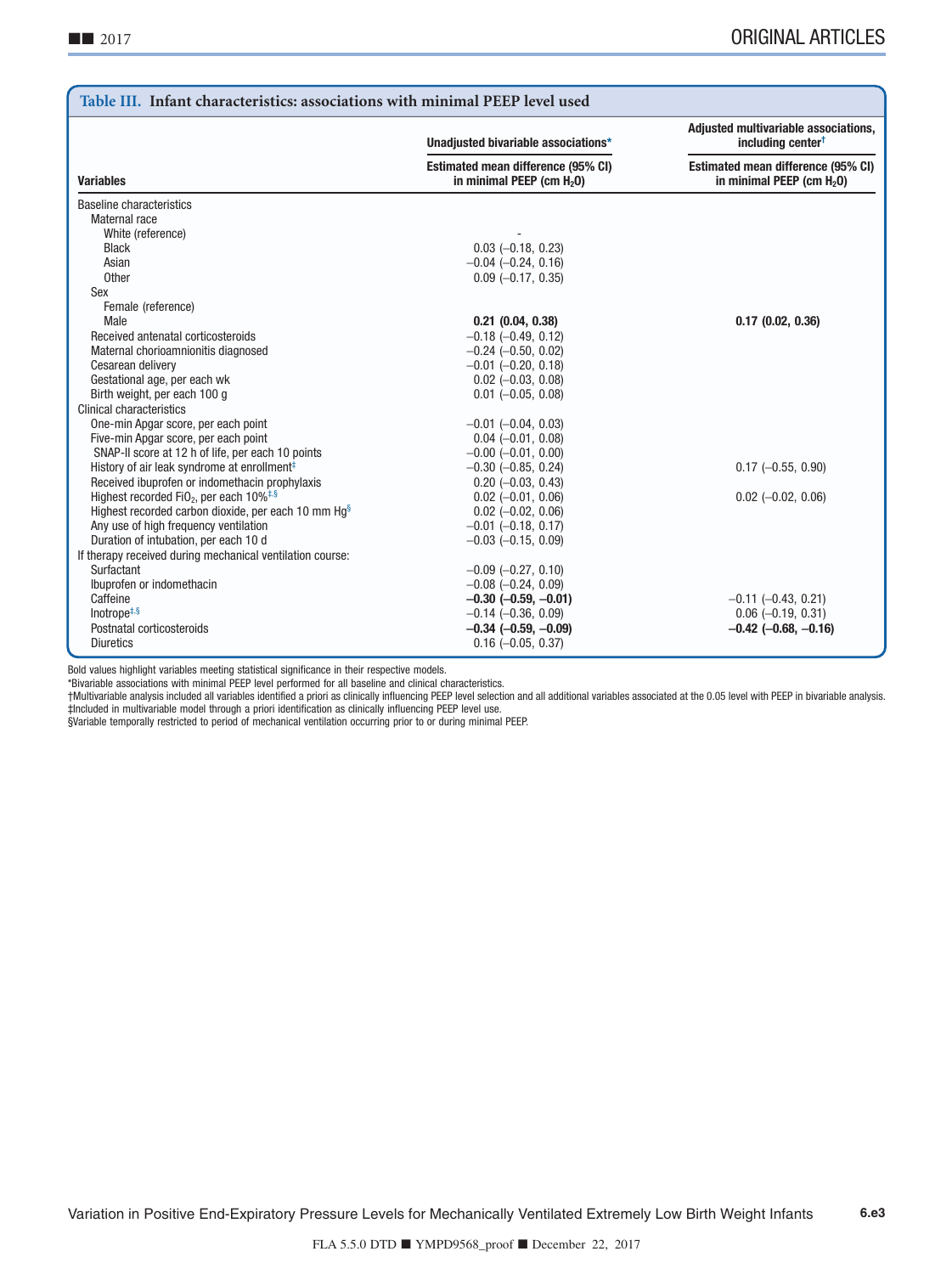| Table IV. Infant characteristics: associations with initial PEEP level used            |                                                                             |                                                                             |  |  |
|----------------------------------------------------------------------------------------|-----------------------------------------------------------------------------|-----------------------------------------------------------------------------|--|--|
|                                                                                        | Unadjusted bivariable associations*                                         | Adjusted multivariable associations,<br>including center <sup>+</sup>       |  |  |
| <b>Variables</b>                                                                       | Estimated mean difference (95% CI)<br>in initial PEEP (cm H <sub>2</sub> O) | Estimated mean difference (95% CI)<br>in initial PEEP (cm H <sub>2</sub> 0) |  |  |
| <b>Baseline characteristics</b>                                                        |                                                                             |                                                                             |  |  |
| Maternal race                                                                          |                                                                             |                                                                             |  |  |
| White (reference)                                                                      |                                                                             |                                                                             |  |  |
| <b>Black</b>                                                                           | $-0.04$ $(-0.23, 0.15)$                                                     |                                                                             |  |  |
| Asian                                                                                  | $-0.17$ $(-0.39, 0.05)$                                                     |                                                                             |  |  |
| Other                                                                                  | $-0.09$ $(-0.33, 0.15)$                                                     |                                                                             |  |  |
| Sex                                                                                    |                                                                             |                                                                             |  |  |
| Female (reference)                                                                     |                                                                             |                                                                             |  |  |
| Male                                                                                   | 0.17(0.00, 0.34)                                                            | $0.10 (-0.04, 0.24)$                                                        |  |  |
| Received antenatal corticosteroids                                                     | $0.04 (-0.27, 0.36)$                                                        |                                                                             |  |  |
| Maternal chorioamnionitis diagnosed                                                    | $-0.21$ $(-0.46, 0.03)$                                                     |                                                                             |  |  |
| Cesarean delivery                                                                      | $0.07$ (-0.12, 0.26)                                                        |                                                                             |  |  |
| Gestational age, per each wk                                                           | $-0.00$ $(-0.06, 0.05)$                                                     |                                                                             |  |  |
| Birth weight, per each 100 g                                                           | $0.01$ $(-0.05, 0.07)$                                                      |                                                                             |  |  |
| <b>Clinical characteristics</b>                                                        |                                                                             |                                                                             |  |  |
| One-min Apgar score, per each point                                                    | $-0.03$ $(-0.07, 0.01)$                                                     |                                                                             |  |  |
| Five-min Apgar score, per each point                                                   | $0.00$ (-0.05, 0.05)                                                        |                                                                             |  |  |
| SNAP-II score at 12 h of life, per each 10 points                                      | $-0.00$ $(-0.01, 0.01)$                                                     |                                                                             |  |  |
| History of air leak syndrome at enrollment <sup>‡</sup>                                | $-0.55$ (-1.10, -0.01)                                                      | $-0.57$ $(-1.19, 0.05)$                                                     |  |  |
| Received ibuprofen or indomethacin prophylaxis                                         | 0.29(0.07, 0.51)                                                            | $-0.05$ $(-0.30, 0.21)$                                                     |  |  |
| FiO <sub>2</sub> at initial PEEP level selection, per each $10\%^{\ddagger}$           | $0.08$ $(0.03, 0.13)$                                                       | 0.05(0.00, 0.09)                                                            |  |  |
| First recorded carbon dioxide after initial PEEP level<br>selection, per each 10 mm Hg | $0.08$ $(0.01, 0.14)$                                                       | $0.06$ (-0.01, 0.12)                                                        |  |  |
| Any use of high frequency ventilation                                                  | $0.03$ (-0.14, 0.21)                                                        |                                                                             |  |  |
| If therapy received during mechanical ventilation course:                              |                                                                             |                                                                             |  |  |
| Surfactant                                                                             | $0.02$ (-0.16, 0.20)                                                        |                                                                             |  |  |
| Ibuprofen or indomethacin                                                              | $-0.04$ $(-0.21, 0.13)$                                                     |                                                                             |  |  |
| Caffeine                                                                               | $-0.23$ $(-0.59, 0.13)$                                                     |                                                                             |  |  |
| Inotrope during initial PEEP level selection $*$                                       | $-0.03$ $(-0.36, 0.29)$                                                     | $0.14 (-0.15, 0.43)$                                                        |  |  |
| Postnatal corticosteroids                                                              | $-0.15$ $(-0.39, 0.10)$                                                     |                                                                             |  |  |
| <b>Diuretics</b>                                                                       | $0.16$ (-0.03, 0.35)                                                        |                                                                             |  |  |

<span id="page-9-0"></span>\*Bivariable associations with initial PEEP level performed for all baseline and clinical characteristics.

<span id="page-9-2"></span><span id="page-9-1"></span>†Multivariable analysis included all variables identified a priori as clinically influencing PEEP level selection and all additional variables associated at the 0.05 level with PEEP in bivariable analysis. ‡Included in multivariable model through a priori identification as clinically influencing PEEP level use.